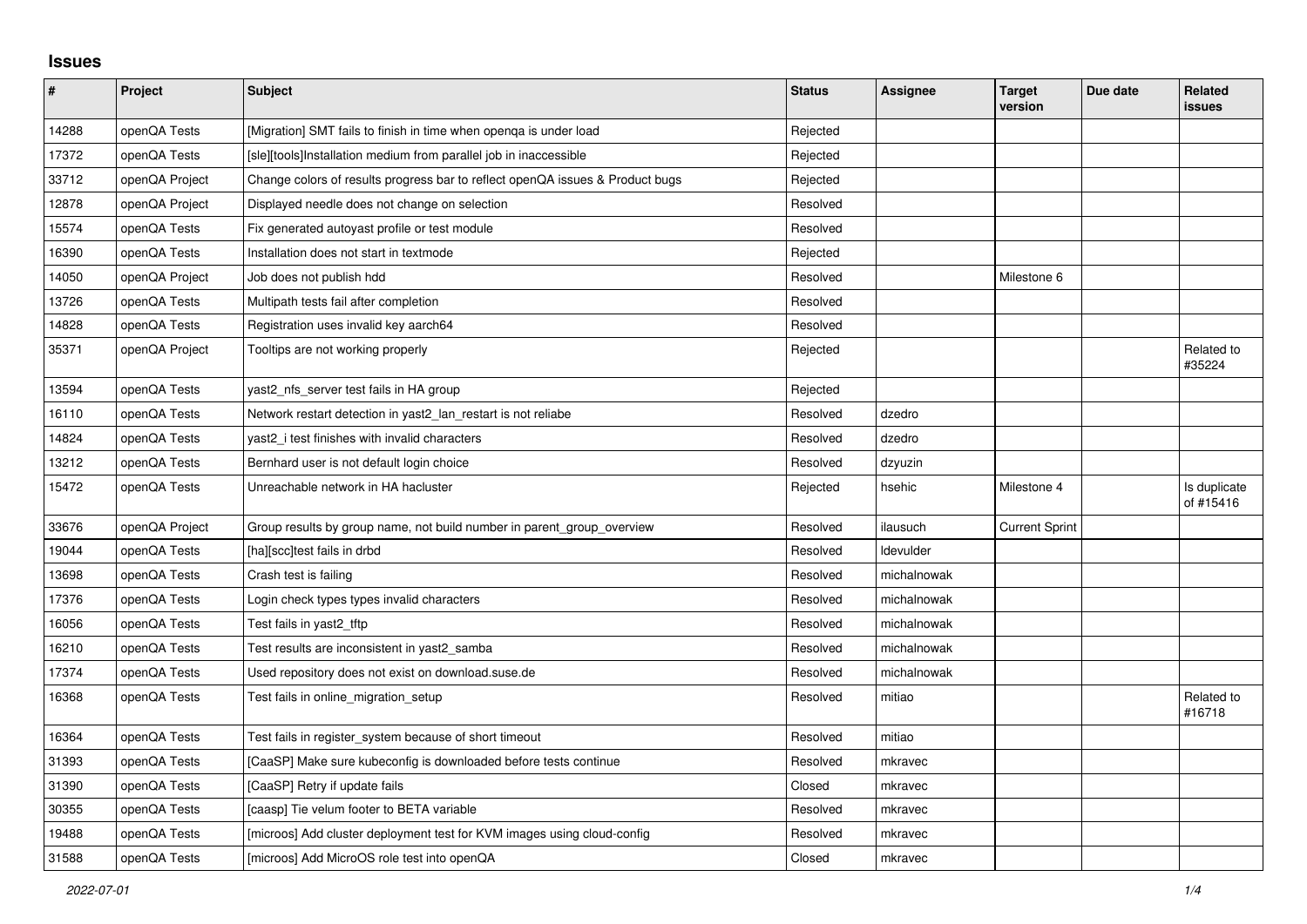| $\sharp$ | Project      | <b>Subject</b>                                                              | <b>Status</b> | <b>Assignee</b> | <b>Target</b><br>version | Due date | Related<br>issues |
|----------|--------------|-----------------------------------------------------------------------------|---------------|-----------------|--------------------------|----------|-------------------|
| 33790    | openQA Tests | [microos] Add test for container registry                                   | Rejected      | mkravec         |                          |          |                   |
| 30802    | openQA Tests | [microos] Add test for kured reboot method                                  | Rejected      | mkravec         |                          |          |                   |
| 32365    | openQA Tests | [microos] Add test for release notes                                        | Resolved      | mkravec         |                          |          |                   |
| 33787    | openQA Tests | [microos] Add tests for add master nodes / removal of nodes                 | Resolved      | mkravec         |                          |          |                   |
| 31468    | openQA Tests | [microos] Cloud-config for VMX images has outdated repository               | Rejected      | mkravec         |                          |          |                   |
| 20462    | openQA Tests | [microos] Export logs from autoyast nodes                                   | Resolved      | mkravec         |                          |          |                   |
| 34528    | openQA Tests | [microos] Fix first login issue on VMX images                               | Resolved      | mkravec         |                          |          |                   |
| 34627    | openQA Tests | [microos] Fix race condition when using certificate that is still generated | Rejected      | mkravec         |                          |          |                   |
| 35278    | openQA Tests | [microos] Implement cluster deployment with cri-o instead of docker         | Resolved      | mkravec         |                          |          |                   |
| 20666    | openQA Tests | [microos] Improve transactional-update test                                 | Resolved      | mkravec         |                          |          |                   |
| 33094    | openQA Tests | [microos] Installation with different keyboard                              | New           | mkravec         |                          |          |                   |
| 34630    | openQA Tests | [microos] Make CaaSP mutexes smarter                                        | Resolved      | mkravec         |                          |          |                   |
| 30796    | openQA Tests | [microos] Make MicroOS tests more reliable                                  | Resolved      | mkravec         |                          |          |                   |
| 31786    | openQA Tests | [microos] Nonce does not match                                              | Resolved      | mkravec         |                          |          |                   |
| 35982    | openQA Tests | [microos] Properly check that nodes are UP after reboot                     | Rejected      | mkravec         |                          |          |                   |
| 16412    | openQA Tests | [microos] Rename distribution from CASP to CaaSP                            | Resolved      | mkravec         | Milestone 9              |          |                   |
| 19490    | openQA Tests | [microos] Set up stagings                                                   | Resolved      | mkravec         |                          |          |                   |
| 20908    | openQA Tests | [microos] Setup CaaSP 2.0 in openQA                                         | Resolved      | mkravec         |                          |          |                   |
| 20684    | openQA Tests | [microos] Split stack_controller tests into modules                         | Resolved      | mkravec         |                          |          |                   |
| 19468    | openQA Tests | [microos] test fails in oci_install                                         | Resolved      | mkravec         |                          |          |                   |
| 33730    | openQA Tests | [microos] Test fails to find conformance test results                       | Resolved      | mkravec         |                          |          |                   |
| 35613    | openQA Tests | [microos] Test fails to reboot                                              | Closed        | mkravec         |                          |          |                   |
| 20686    | openQA Tests | [microos] Test for cluster updates                                          | Resolved      | mkravec         |                          |          |                   |
| 33112    | openQA Tests | [microos] Test images-next                                                  | Resolved      | mkravec         |                          |          |                   |
| 35137    | openQA Tests | [microos] Test openQA workers realiability under load                       | Closed        | mkravec         |                          |          |                   |
| 27991    | openQA Tests | [microos] Test retry on failed orchestrations                               | Resolved      | mkravec         |                          |          |                   |
| 23420    | openQA Tests | [microos] Test that /var/lib/docker is on separate partition                | Resolved      | mkravec         |                          |          |                   |
| 36135    | openQA Tests | [microos] Update cloud-config ntp section                                   | Rejected      | mkravec         |                          |          |                   |
| 31519    | openQA Tests | [microos] Update repository is ready in transactional-update test on kubic  | Resolved      | mkravec         |                          |          |                   |
| 34672    | openQA Tests | [microos] Use mixed case for node names                                     | Resolved      | mkravec         |                          |          |                   |
| 35530    | openQA Tests | [microos] Worker nodes fail to login after reboot                           | Resolved      | mkravec         |                          |          |                   |
| 9656     | openQA Tests | Add name to RAID array during partitioning                                  | Closed        | mkravec         |                          |          |                   |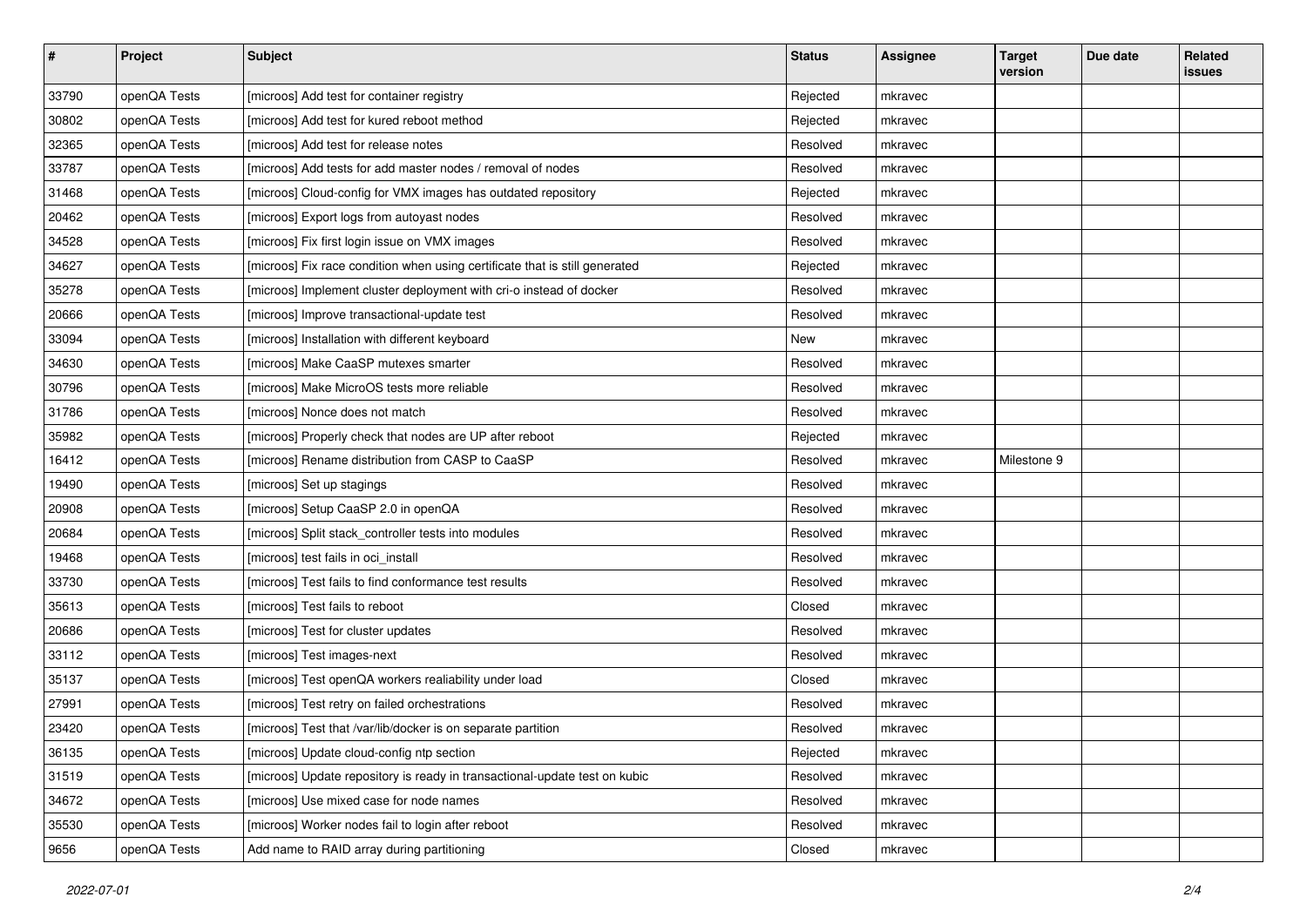| $\sharp$ | Project        | <b>Subject</b>                                                                                               | <b>Status</b> | <b>Assignee</b> | <b>Target</b><br>version | Due date | Related<br>issues         |
|----------|----------------|--------------------------------------------------------------------------------------------------------------|---------------|-----------------|--------------------------|----------|---------------------------|
| 16612    | openQA Tests   | Autoyast installation does not have second stage on CaaSP                                                    | Resolved      | mkravec         |                          |          |                           |
| 14164    | openQA Tests   | Autoyast license test use wrong devices                                                                      | Resolved      | mkravec         |                          |          |                           |
| 11656    | openQA Tests   | Check that system can not be installed without accepting the license                                         | Resolved      | mkravec         |                          |          |                           |
| 11310    | openQA Tests   | fix failing update tests                                                                                     | Resolved      | mkravec         |                          |          |                           |
| 13214    | openQA Tests   | Next button is ignored in user settings but works on second try                                              | Resolved      | mkravec         |                          |          | Related to<br>#14102      |
| 13210    | openQA Tests   | OpenQA is testing SP1 instead of SP2                                                                         | Closed        | mkravec         |                          |          | Is duplicate<br>of #13156 |
| 17546    | openQA Tests   | Set up SLES-JeOS-SP3 in openQA                                                                               | Resolved      | mkravec         |                          |          |                           |
| 16212    | openQA Tests   | Test fails in vnc two passwords                                                                              | Resolved      | mkravec         |                          |          |                           |
| 16054    | openQA Tests   | Test fails in yast2 nis after job restart                                                                    | Resolved      | mkravec         |                          |          |                           |
| 9526     | openQA Tests   | Use tests not specific to JeOS for all SUSE distributions                                                    | Resolved      | mkravec         |                          |          |                           |
| 13708    | openQA Tests   | xterm fails to start during sleep                                                                            | Resolved      | mkravec         |                          |          |                           |
| 13596    | openQA Tests   | yast2 sw single command fails with segmentation fault                                                        | Rejected      | mkravec         |                          |          |                           |
| 13784    | openQA Tests   | yast2 ftp test is failing on invalid certificate                                                             | Resolved      | mkravec         |                          |          |                           |
| 13700    | openQA Tests   | yast2_i test failing on low timeout                                                                          | Resolved      | mkravec         |                          |          |                           |
| 13710    | openQA Tests   | yast2_lan fails on script_sudo matching previous password prompt                                             | Resolved      | mkravec         |                          |          |                           |
| 16098    | openQA Tests   | yast2 lan restart test has soft failures referencing fixed bugs                                              | Resolved      | mkravec         |                          |          |                           |
| 11816    | openQA Project | Openga jobs won't start after updating perl-json-xs to verison 3.02                                          | Resolved      | nadvornik       |                          |          |                           |
| 17396    | openQA Tests   | [sle][functional] gensslcert times out after 600s because it cannot find a suitable prime number             | Resolved      | okurz           | Milestone 13             |          | Is duplicate<br>of #19536 |
| 16216    | openQA Tests   | [sles][functional] gedit can be unreliable trying to close the "save"-dialog (wait screen change)            | Resolved      | okurz           |                          |          |                           |
| 17420    | openQA Tests   | [sles][functional][s390x] Test fails in vnc_two_passwords                                                    | Resolved      | okurz           |                          |          |                           |
| 14198    | openQA Tests   | [sles][functional]Licenses are not displayed for add-ons installed from network                              | Resolved      | okurz           |                          |          |                           |
| 18554    | openQA Tests   | [tools] DIE short read for zire data                                                                         | Rejected      | okurz           |                          |          |                           |
| 19624    | openQA Tests   | File '/repodata/repomd.xml' not found on medium                                                              | Rejected      | okurz           |                          |          | Is duplicate<br>of #19470 |
| 13600    | openQA Tests   | Shutdown action is not completed                                                                             | Resolved      | okurz           |                          |          |                           |
| 15586    | openQA Tests   | Tar fails because file changed during archive creation                                                       | Resolved      | okurz           |                          |          |                           |
| 15578    | openQA Tests   | Test fails in glxgears - command does not exist because packagekit was masked during package<br>installation | Resolved      | okurz           | Milestone 4              |          | Related to<br>#13004      |
| 17844    | openQA Tests   | Test mysgl srv is not reliable                                                                               | Resolved      | okurz           |                          |          |                           |